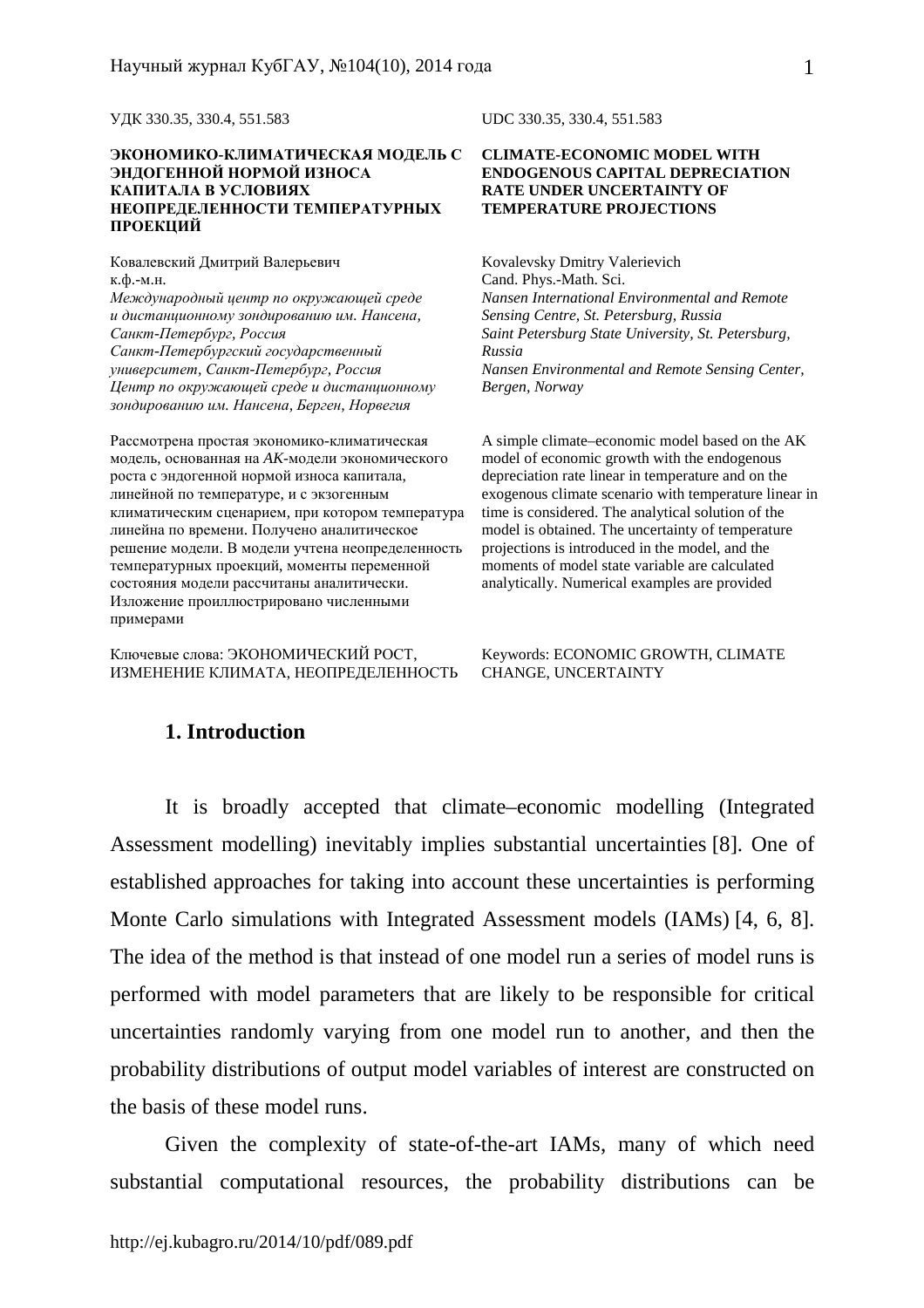obtained only numerically. However, in case of simple 'toy' models that have analytical solutions it might be occasionally possible to 'imitate' this numeric Monte Carlo procedure by exact analytical calculations of probability distributions and of moments of random output variables of interest. A constructive example of such an 'imitation' is provided in the present paper.

The paper is organized as follows. In Sec. 2 a simple climate–economic model based on the AK model with the endogenous depreciation rate and on the exogenous climate scenario is described and its analytical solution is obtained. In Sec. 3 the uncertainty of climate projections is introduced in the model, and the Monte Carlo procedure is imitated. Sec. 4 provides some numerical examples and discussion. Sec. 5 concludes.

# **2. The AK model with temperature-dependent depreciation rate<sup>1</sup>**

The standard AK model is the simplest model of endogenous economic growth [1]. In the AK model the capital  $K(t)$  is the state variable, and its dynamics obey an equation

$$
\dot{K} = (sA - \delta)K\tag{1}
$$

where *s* is the savings rate, *A* is the technology parameter and  $\delta$  is the depreciation rate (all parameters are assumed to be constant). According to Eq. (1), the capital grows exponentially:

$$
K(t) = K_0 \exp(r_0 t) \tag{2}
$$

where  $K_0$  is the initial capital stock and

$$
r_0 = sA - \delta \tag{3}
$$

is the (background) growth rate.

l

<sup>&</sup>lt;sup>1</sup> This section is based on a part of our previous work: Kovalevsky D.V. Exact analytical solutions of some behaviourist economic growth models with exogenous climate damages. Submitted to: Journal of Mathematical Economics.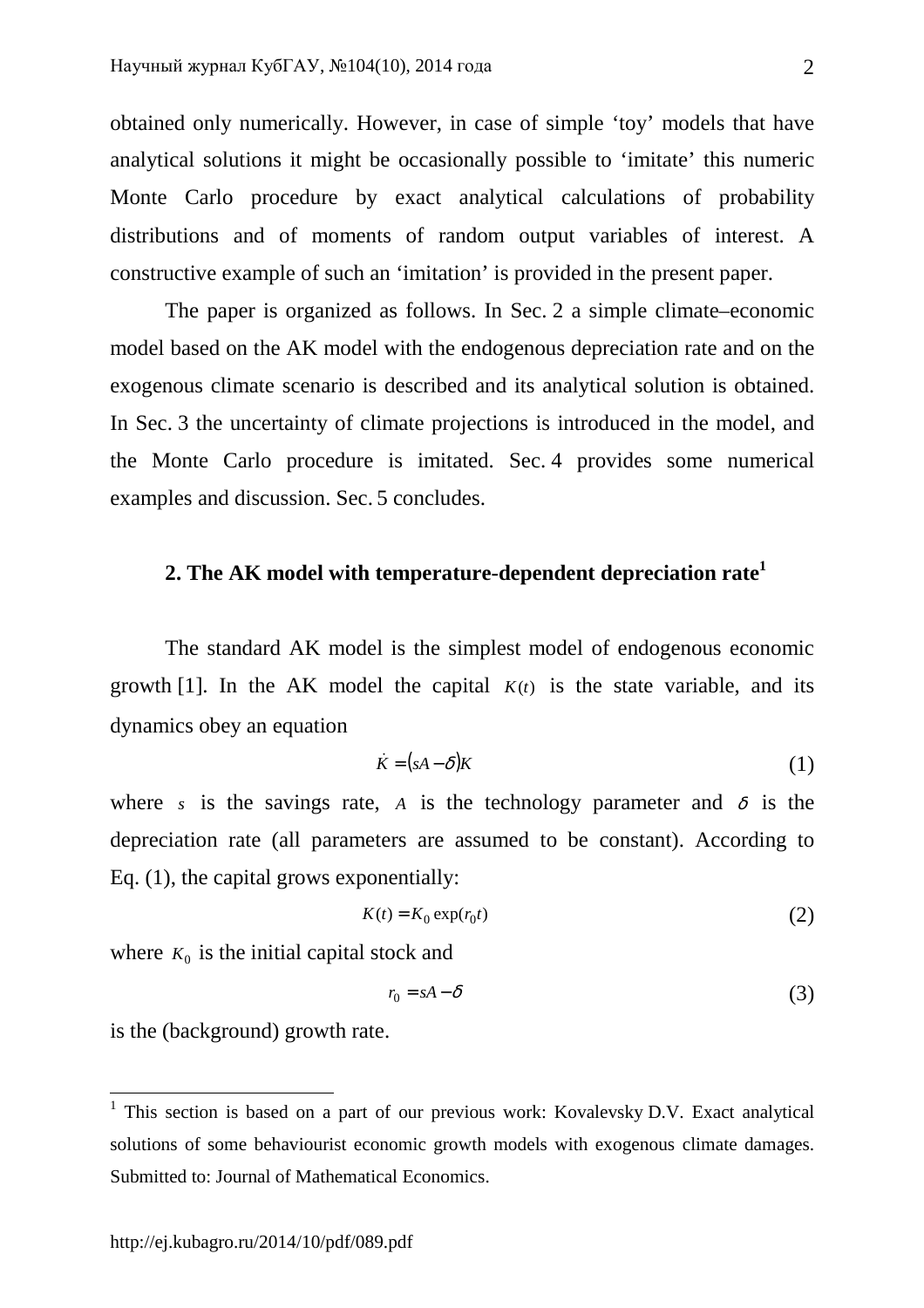Following some previous theoretical work on Integrated Assessment modelling [2, 3, 5, 7], we now assume that the depreciation rate is climatedependent, and that it increases as global warming evolves. Taking the temperature  $T(t)$  as a proxy of the state of the climate system, we assume the linear temperature dependence of the depreciation rate:

$$
\delta(t) = \delta_0 \left( 1 + \varepsilon (T - T_0) \right) \tag{4}
$$

where  $\delta_0$  is the initial value of the depreciation rate,  $\varepsilon$  is the constant sensitivity of depreciation rate to temperature change, and  $T_0$  is the initial value of the temperature. Then Eq. (1) should be rewritten in the form

$$
\dot{K} = [sA - \delta_0 (1 + \varepsilon (T - T_0))]K \t\t(5)
$$

or, equivalently,

$$
\dot{K} = [r_0 - \delta_0 \varepsilon (T - T_0)]K \t{,} \t(6)
$$

where Eq. (3) has been taken into account.

For the sake of model tractability, we assume a very simple exogenous climate scenario with linear temperature growth:

$$
T = T_0 + \Gamma t, \qquad \Gamma = \text{const.} \tag{7}
$$

Then it can be easily shown that the solution of Eq. (6) takes the form

$$
K(t) = K_0 \exp\left[r_0 t - \frac{\delta_0 e \Gamma}{2} t^2\right].
$$
 (8)

## **3. Impact of uncertainty of temperature projections**

We now assume that the parameter  $\Gamma$  is not known with certainty. Instead, we represent it as a sum of its mean value  $\Gamma_0$  and a random term  $\gamma$  distributed normally with zero mean value and standard deviation  $\sigma$  ( $\gamma \propto N(0, \sigma^2)$ ):

$$
\Gamma = \Gamma_0 + \gamma, \tag{9}
$$

$$
p(\gamma) = \frac{1}{\sigma\sqrt{2\pi}} \exp\left(-\frac{\gamma^2}{2\sigma^2}\right).
$$
 (10)

By substituting the decomposition (9) into Eq. (8) we get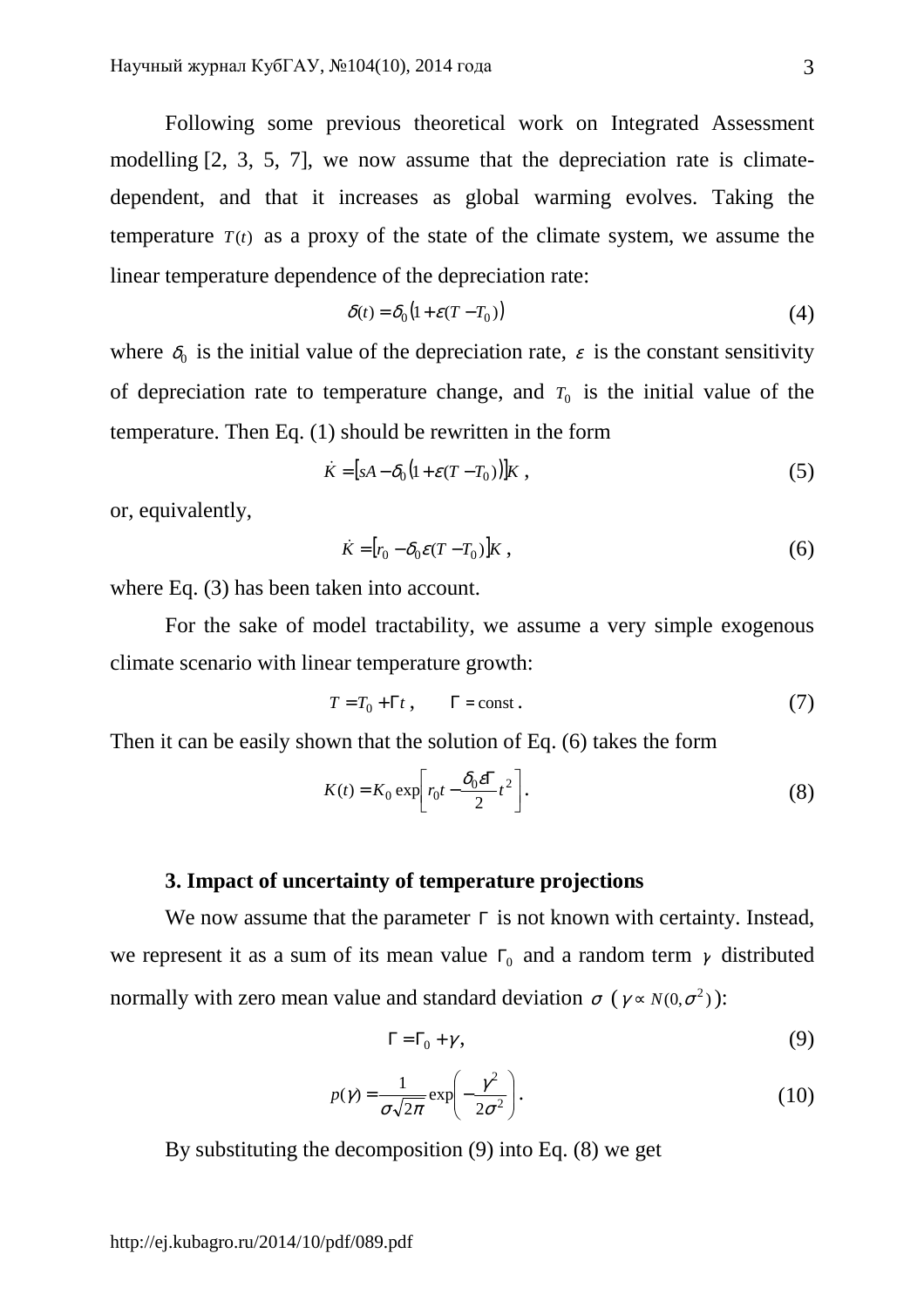$$
K(t) = f(t)g(t, \gamma) \tag{11}
$$

where

$$
f(t) = K_0 \exp\left[r_0 t - \frac{\delta_0 e F_0}{2} t^2\right],
$$
\n(12)

$$
g(t,\gamma) = \exp\left[-\frac{\delta_0 \varepsilon t^2}{2}\gamma\right].
$$
 (13)

It follows immediately from Eq. (11) that the mean value of capital at time *t* is equal to

$$
\overline{K}(t) = f(t)\overline{g}(t) \tag{14}
$$

where

$$
\overline{g}(t) = \int_{-\infty}^{\infty} g(t, \gamma) p(\gamma) d\gamma.
$$
 (15)

By substituting Eqs. (10) and (13) into Eq. (15) and taking the resultant integral we get

$$
\overline{g}(t) = \exp\left[\frac{(\delta_0 \varepsilon \sigma)^2}{8} t^4\right].
$$
 (16)

It follows then from Eqs.  $(12)$ ,  $(14)$ , and  $(16)$  that

$$
\overline{K}(t) = K_0 \exp\left[r_0 t - \frac{\delta_0 \varepsilon \Gamma_0}{2} t^2 + \frac{(\delta_0 \varepsilon \sigma)^2}{8} t^4\right].
$$
\n(17)

We now turn to calculation of standard deviation of  $K(t)$  ( $\sigma_K(t)$ ). It follows from Eq. (11) that the variance of  $K(t)$  is equal to

$$
D_K(t) = \sigma_K^2(t) = f^2(t)\sigma_g^2(t)
$$
\n(18)

where

$$
\sigma_g^2(t) = \overline{g^2}(t) - \overline{g}^2(t)
$$
 (19)

is the variance of  $g(t, \gamma)$ . The second term in the r.h.s. of Eq. (19) (i.e.  $\bar{g}^2(t)$ ) can be obtained by squaring Eq. (16). Regarding the first term in the r.h.s. of Eq. (19) (i.e.  $g^2(t)$ ), we note from Eqs. (13) and (15) that it is provided by the same formula as  $\bar{g}(t)$  (i.e. by Eq. (16)) if in the latter the parameter  $\varepsilon$  is replaced by  $2\varepsilon$ :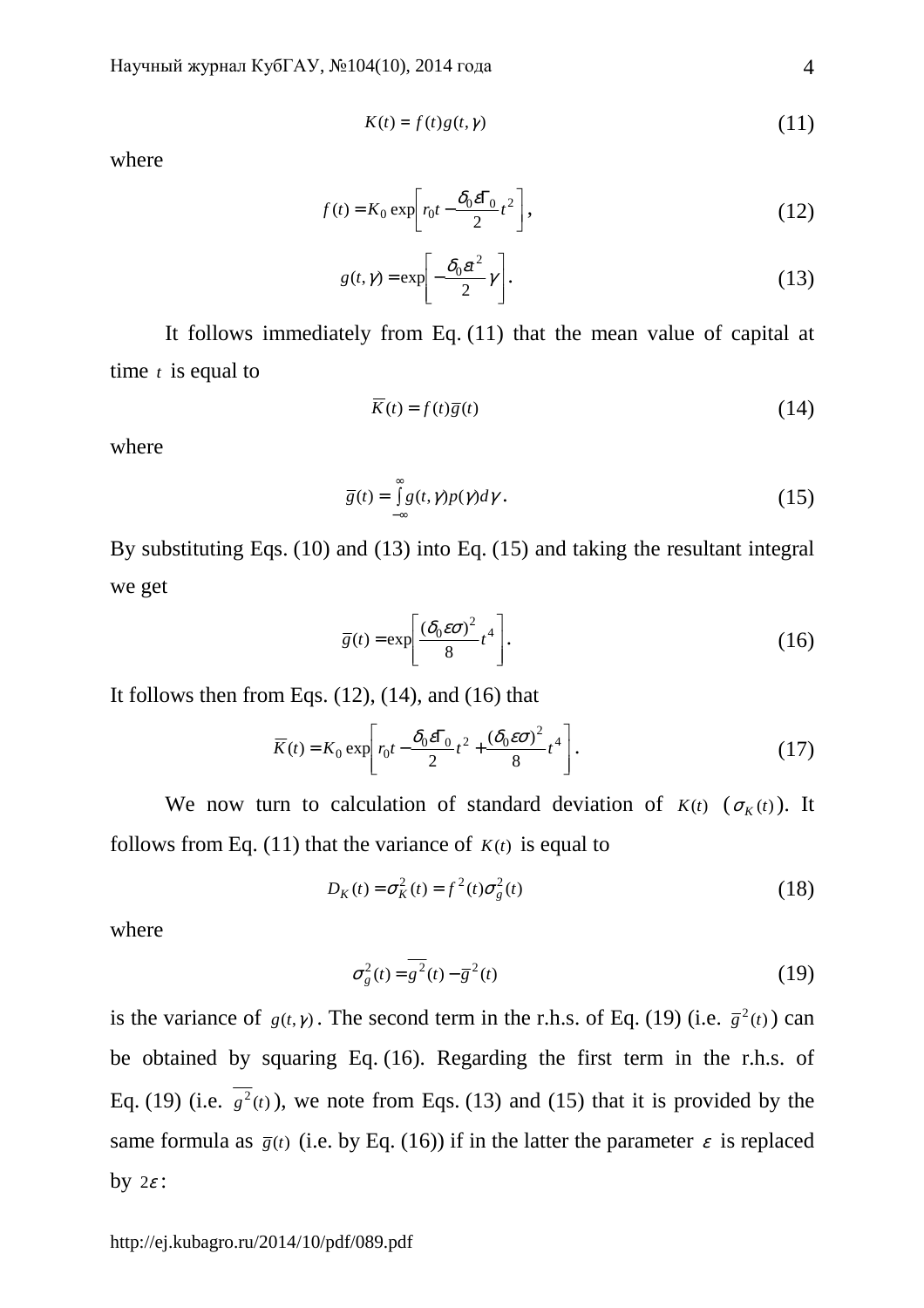$$
\overline{g^2}(t) = \exp\left[\frac{(\delta_0 \varepsilon \sigma)^2}{2} t^4\right].
$$
 (20)

Finally,

$$
\sigma_g^2(t) = \exp\left[\frac{(\delta_0 \varepsilon \sigma)^2}{4} t^4 \right] \exp\left[\frac{(\delta_0 \varepsilon \sigma)^2}{4} t^4 \right] - 1\right],
$$
 (21)

and, from Eqs. (12), (17)-(18), and (21)

$$
\sigma_K(t) = \overline{K}(t) \sqrt{\exp\left[\frac{(\delta_0 \varepsilon \sigma)^2}{4} t^4\right] - 1}.
$$
 (22)

#### **4. Numerical examples and discussion**

To provide several numerical results, we adopt the following values of model parameters:  $r_0 = 0.02$  year<sup>-1</sup> (i.e. 2 percent per annum);  $\delta_0 = 0.05$  year<sup>-1</sup> (i.e. 5 percent per annum);  $\varepsilon = 0.2({\rm ^{\circ}C})^{-1}$  (i.e. the depreciation rate doubles if mean temperature rises by 5°C);  $\Gamma_0 = 0.03$ °C/year (that corresponds to 3°C warming per century);  $\sigma = 0.01^{\circ}$ C/year.

As follows from Eq. (8), the (time-dependent) growth rate

$$
r(t) = \frac{\dot{K}(t)}{K(t)} = \frac{d}{dt} \ln K(t)
$$
\n(23)

in the case of no uncertainty is equal to

$$
r(t) = r_0 - \delta_0 \varepsilon \Gamma_0 t \tag{24}
$$

so it decreases linearly in time and eventually becomes negative. At the same time, according to Eq. (17), the time-dependent growth rate of mean value of capital in the case of uncertainty

$$
r_{\sigma}(t) = -\frac{d}{dt} \ln \overline{K}(t) \tag{25}
$$

is equal to

$$
r_{\sigma}(t) = r_0 - \delta_0 \varepsilon \Gamma_0 t + \frac{(\delta_0 \varepsilon \sigma)^2}{2} t^3,
$$
\n(26)

and it increases at large times. The graphs of  $r(t)$  and  $r_{\sigma}(t)$  are shown on Fig. 1.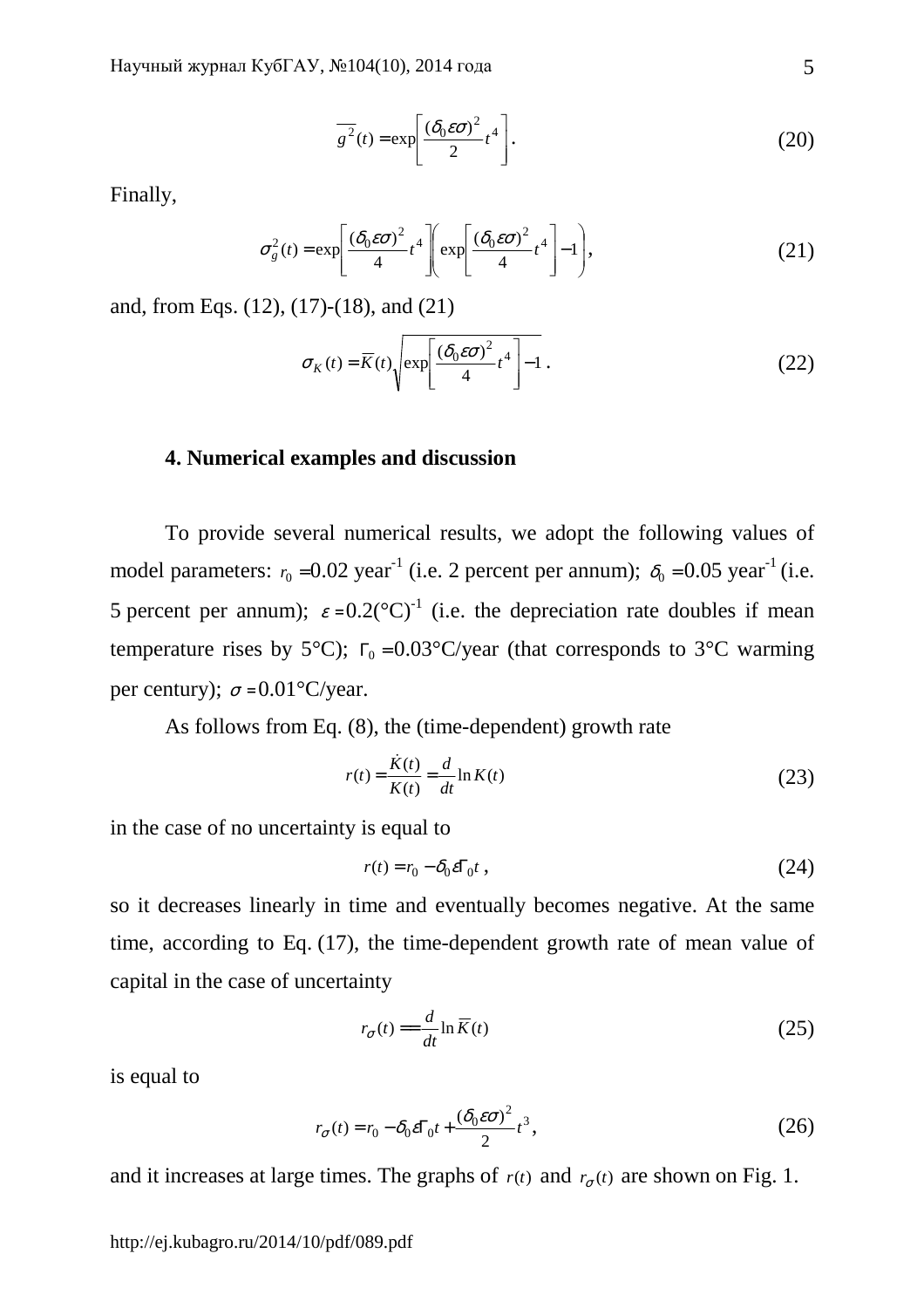According to Eq. (8), in case of no uncertainty the time dependence of capital  $K(t)$  itself is given by a Gaussian curve: it first increases, reaches its maximum at  $t = T^*/2$  and then starts decreasing, dropping to the initial value  $K_0$ at  $t = T^*$  and ultimately converging to zero at infinite time. Here

$$
T^* = \frac{2r_0}{\delta_0 \varepsilon \Gamma_0},\tag{27}
$$

and for numerical values of parameters specified above *T* \* is equal to 133 years. The graph of normalized capital  $K(t)/K_0$  is shown on Fig. 2.

Finally, the graph of normalized mean value of capital  $\overline{K}(t)/K_0$  in case of uncertainty is shown on Fig. 3. As seen on the figure, it rapidly increases at large times.

So why the solution in case of no uncertainty is so different in the long run from the average solution in case of uncertainty? The reason is in that the values of a random variable  $\gamma$  from a 'symmetric' couple ( $-\gamma$ ,  $\gamma$ ) contribute asymmetrically ('unevenly') to the resultant moments: lower-than-average temperature growth rates contribute more than higher-than-average ones. This means that the resultant average solutions are shifted from high-end scenarios to low-end ones when climate change matters less, and therefore the average solution in case of uncertainty is overly much more optimistic in the long run that the solution in case of no uncertainty.

# **5. Conclusions**

A simple climate–economic model described in Sec. 2 has the exact analytical solution. Moreover, its uniqueness is that it allows introducing the uncertainty in a tractable way and calculating probability distributions and moments of model state variable in closed analytical form as well. As the discussion in Sec. 4 has shown, the model yields instructive results. We believe performing the same procedure with other 'toy' IAMs that can be solved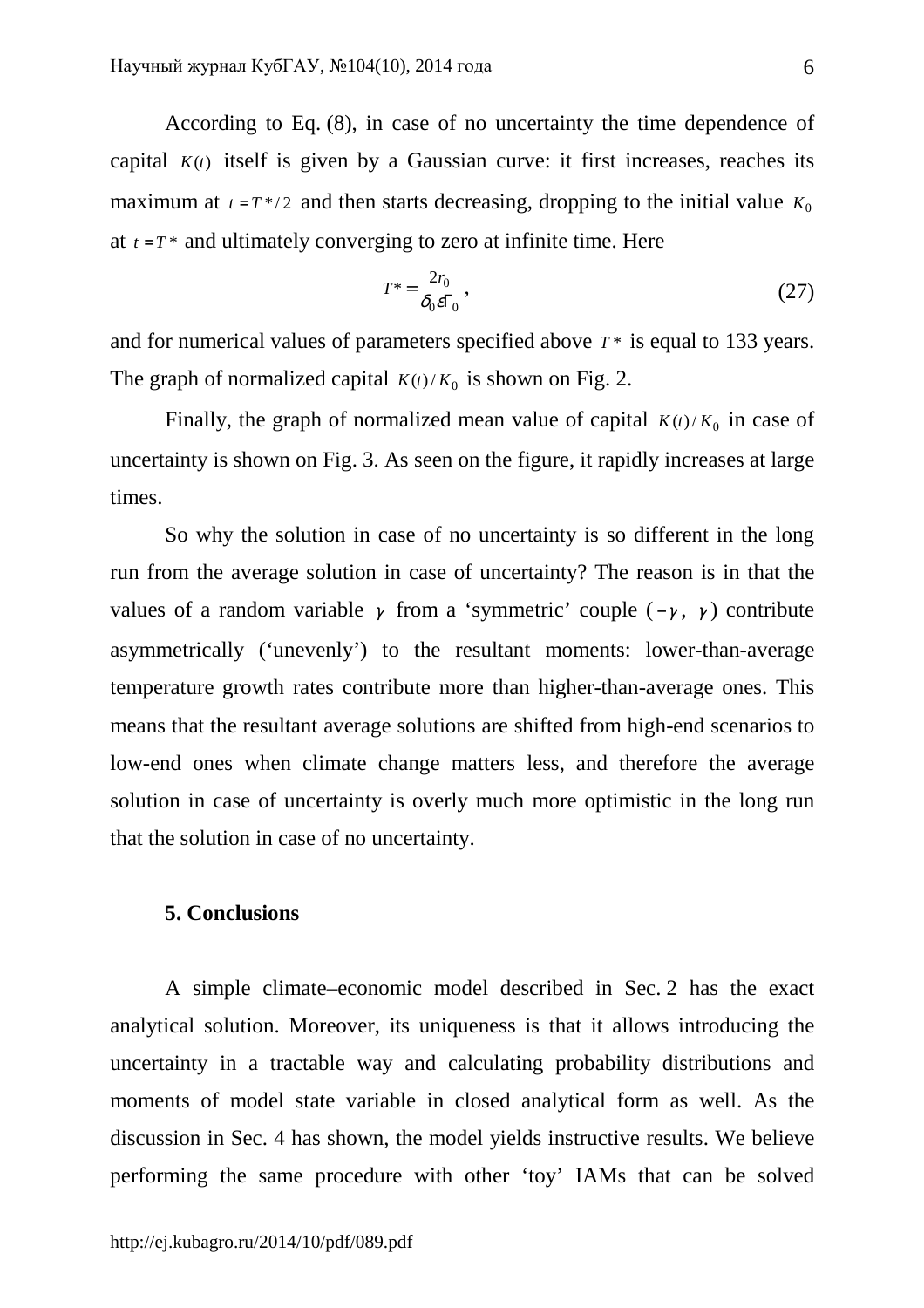analytically and semi-analytically would be an interesting direction of further research. One important issue that should be addressed in such modelling exercises is going beyond symmetric distributions for model parameters (like normal distribution adopted in the present paper) to address the problem of 'fat tails' that is currently topical in economics of climate change.

### **Acknowledgements**

This study was supported by the Russian Foundation for Basic Research (Project No. 13-06-00368-a).

#### **Литература**

1. Барро Р.Дж., Сала-и-Мартин Х. Экономический рост; пер. с англ. М.: БИНОМ, Лаборатория знаний, 2010. 824 с.

2. Ковалевский Д.В. Экономико-климатическая модель с растущей нормой амортизации производственных фондов // Научно-технические ведомости СПбГПУ. Серия: Экономические науки. 2011. № 6(137). С. 218-221.

3. Ковалевский Д.В., Бобылев Л.П. Эффект эндогенности национальных норм амортизации производственных фондов в регионализованной экономикоклиматической модели // Научно-технические ведомости СПбГПУ. Серия: Экономические науки. 2012. № 5(156). С. 176-179.

4. Ackerman F., Stanton E.A., Bueno R. Fat tails, exponents, extreme uncertainty: Simulating catastrophe in DICE // Ecological Economics. 2010. Vol. 69. P. 1657–1665.

5. Bretschger L., Valente S. Climate change and uneven development // The Scandinavian Journal of Economics. 2011. Vol. 113. P. 825-845.

6. Dietz S. High impact, low probability? An empirical analysis of risk in the economics of climate change // Climatic Change. 2011. Vol. 108. P. 519–541.

7. Ikefuji M., Horii R. Natural disasters in a two-sector model of endogenous growth // Journal of Public Economics. 2012. Vol. 96. P. 784-796.

8. Stern N. The Stern Review on the Economics of Climate Change. Cambridge University Press, Cambridge, 2006.

#### **References**

1. Barro R.Dzh., Sala-i-Martin H. Jekonomicheskij rost; per. s angl. M.: BINOM, Laboratorija znanij, 2010. 824 s.

2. Kovalevskij D.V. Jekonomiko-klimaticheskaja model' s rastushhej normoj amortizacii proizvodstvennyh fondov // Nauchno-tehnicheskie vedomosti SPbGPU. Serija: Jekonomicheskie nauki. 2011. № 6(137). S. 218-221.

3. Kovalevskij D.V., Bobylev L.P. Jeffekt jendogennosti nacional'nyh norm amortizacii proizvodstvennyh fondov v regionalizovannoj jekonomiko-klimaticheskoj modeli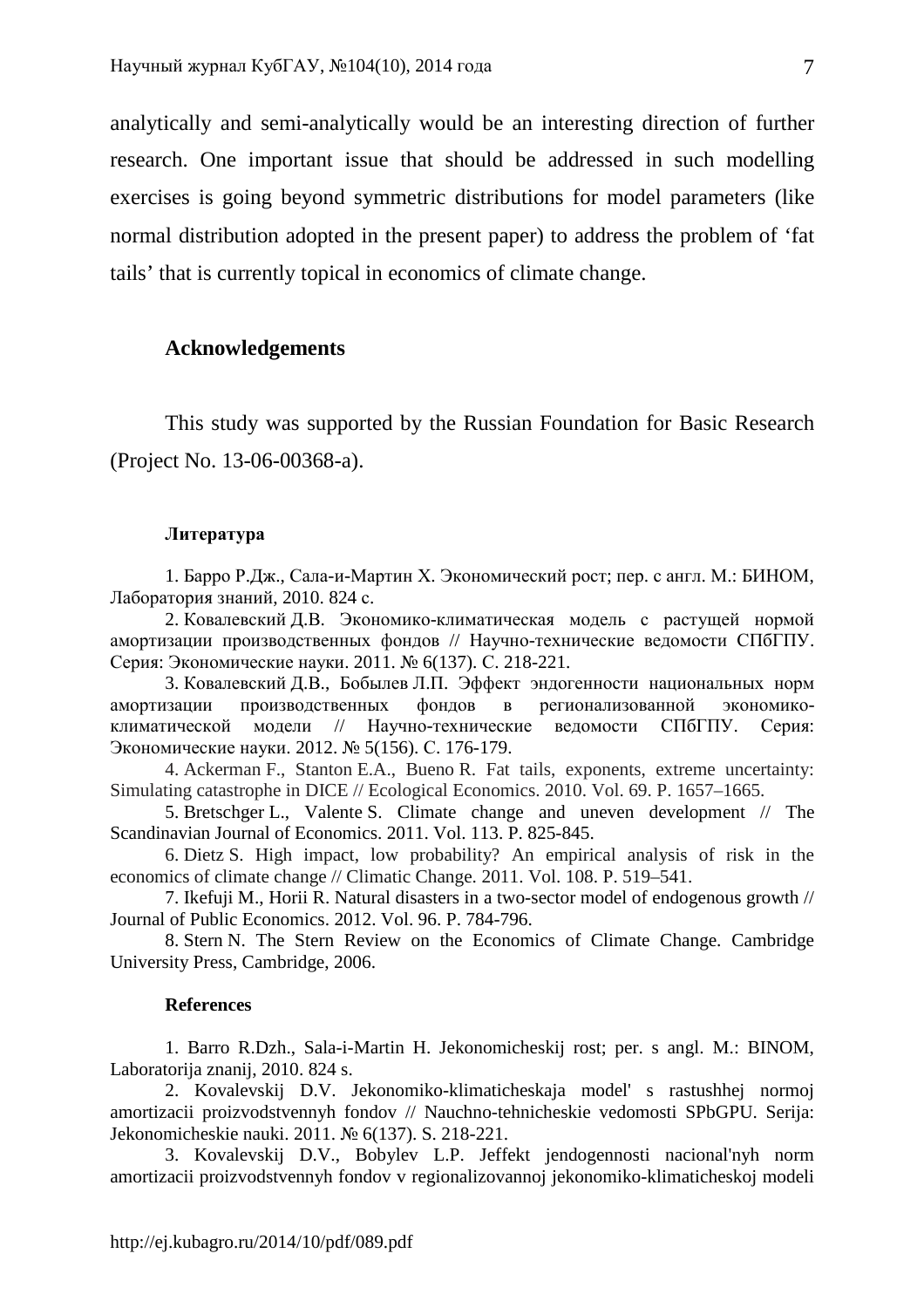// Nauchno-tehnicheskie vedomosti SPbGPU. Serija: Jekonomicheskie nauki. 2012. № 5(156). S. 176-179.

4. Ackerman F., Stanton E.A., Bueno R. Fat tails, exponents, extreme uncertainty: Simulating catastrophe in DICE // Ecological Economics. 2010. Vol. 69. P. 1657–1665.

5. Bretschger L., Valente S. Climate change and uneven development // The Scandinavian Journal of Economics. 2011. Vol. 113. P. 825-845.

6. Dietz S. High impact, low probability? An empirical analysis of risk in the economics of climate change // Climatic Change. 2011. Vol. 108. P. 519–541.

7. Ikefuji M., Horii R. Natural disasters in a two-sector model of endogenous growth // Journal of Public Economics. 2012. Vol. 96. P. 784-796.

8. Stern N. The Stern Review on the Economics of Climate Change. Cambridge



## **FIGURES**

Figure 1: The time-dependent growth rates in case with no uncertainty  $(r(t))$ , solid green line) and with uncertainty ( $r_{\sigma}(t)$ , dashed red line).